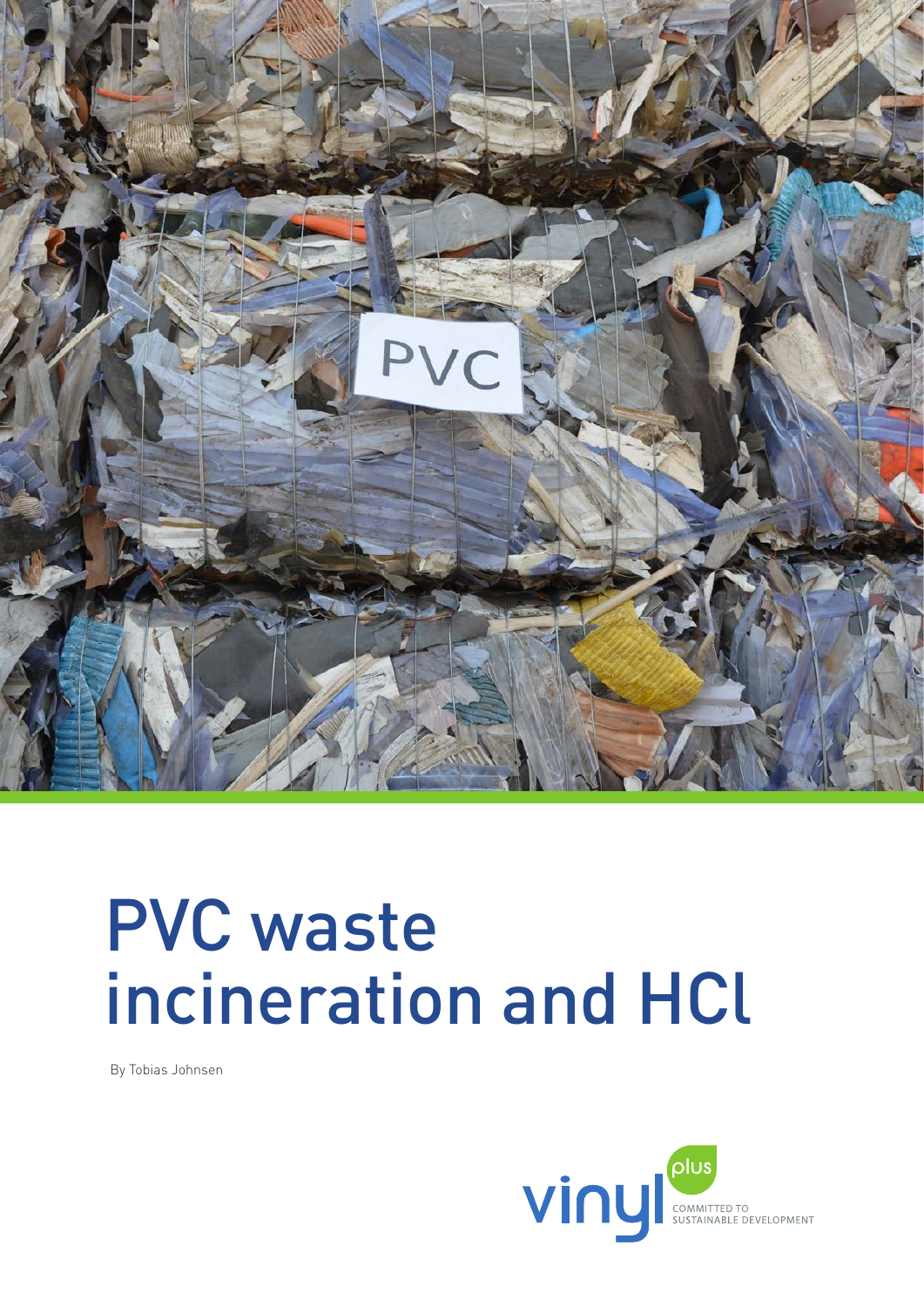

*Window profile waste collected in Denmark. Ready for recycling.*

With good reasons, proper waste management stands central in countries that can allocate the necessary resources. In short, humans and environment suffer when waste is disposed of improperly. Backyard burning of household trash emits dioxins, carcinogenic polyaromatic hydrocarbons and particle pollution. Neither is landfilling a good solution, for several reasons. It takes up space; a scarce resource in densely populated areas. It produces the powerful greenhouse gas methane, which is far more potent than CO<sub>2</sub>. Fires are common, causing the same pollution as backyard burning. Also, problematic substances can leach into the groundwater if the landfill is not properly managed.

And not least, trash is a valuable and recoverable resource. These issues are well recognized in the European Union. According to the EU waste hierarchy, the best waste management options are prevention, reuse and recycling, in that order. Next is recovery, or incineration, and lastly landfilling. Of course, the first three options are preferable, but for some types of waste recycling and reusing are neither economically, practically nor hygienically sound. Further, there are simply limits to how many times a material can be recycled. In these instances, incineration presents itself as the best, though not perfect, solution.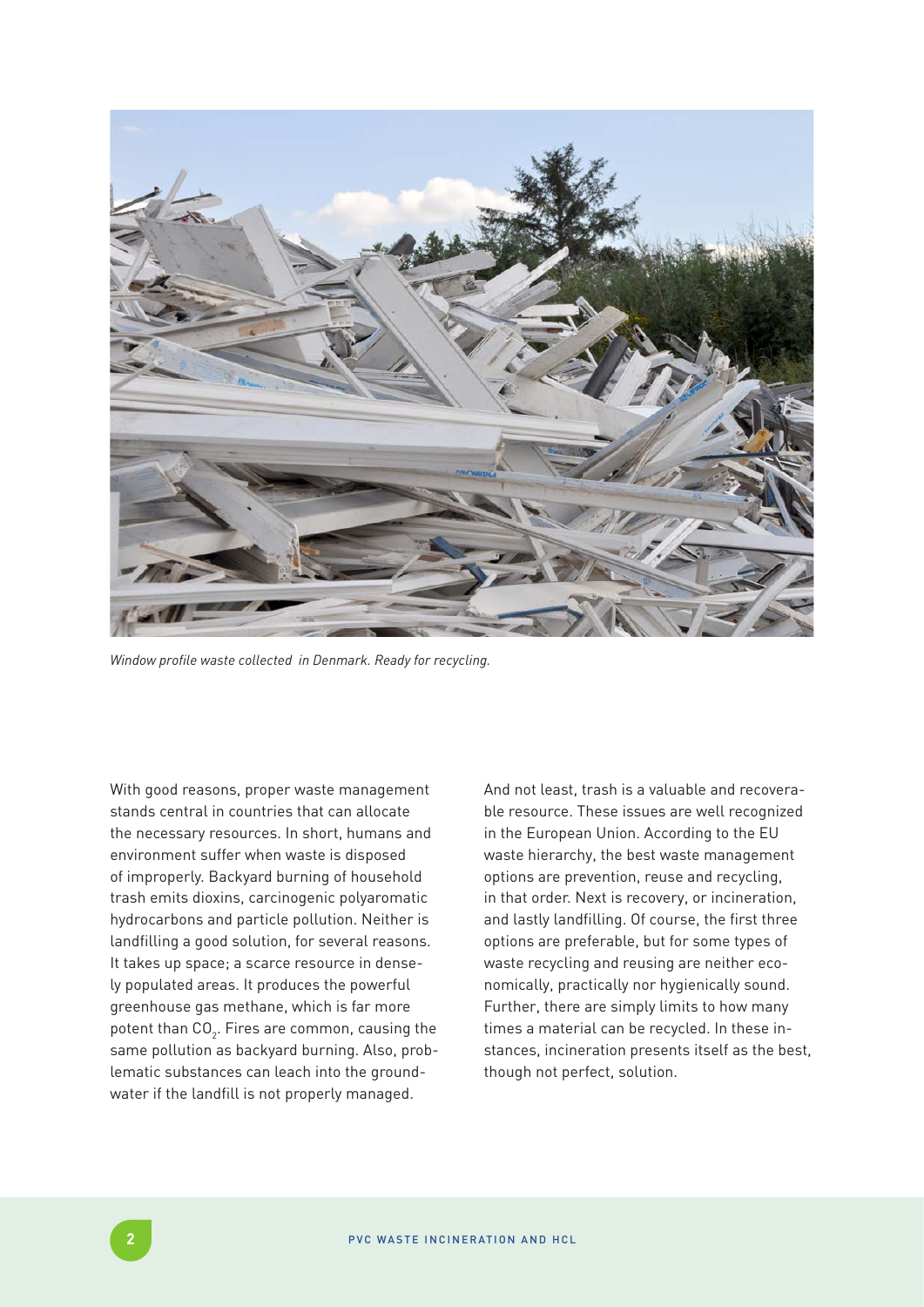*PVC can be incinerated with energy recovery. There will be a need for this in future, but the volume should be much smaller as recycling is scaled up.* 

*VinylPlus, the sustainable development programme of the European PVC industry, registered a record 444,468 tonnes of recycled PVC in 2013 – keeping the industry on track to meet the challenge of recycling 800,000 tonnes per year by 2020.*

# **Incineration 101**

Incineration dates back thousands of years, but the practice did not mature until the end of the 19th century. In order to deal with the mountains of foul-smelling, disease-causing and obnoxious waste, fast-growing cities in the industrialized world found incineration to be a smart alternative to landfills. Basically, waste combustion reduces the volume by approximately 90 % and produces heat, which can potentially be recovered. Unfortunately, sterile yet trouble some residues are also generated, in form of bottom ash and flue gas containing heavy met al-laden dust particles, acid gases and products of incomplete combustion, e.g. dioxins. Histori cally, these processes were poorly understood, and for a long time waste combustion remained a dirty affair. For instance, around 1920 a newly built plant outside Den Haag closed down short ly after its inauguration due to air pollution.

As concerns over environmental degradation from incineration mounted in the 1960s, de velopment of air pollution control technologies took off. Today, strict regulatory regimes exist in Europe and elsewhere that mandate cleaning of flue gas. Moreover, most European plants now recover the heat from the combustion process as electricity, and in some countries—namely in Scandinavia—also as district heating. Currently, these waste-to-energy plants supply 14 mil lion European households with electricity and another 14 million with heating. With the EU moving away from landfilling, the forecast for waste-to-energy plants looks bright. However, critique of incineration is still being voiced.

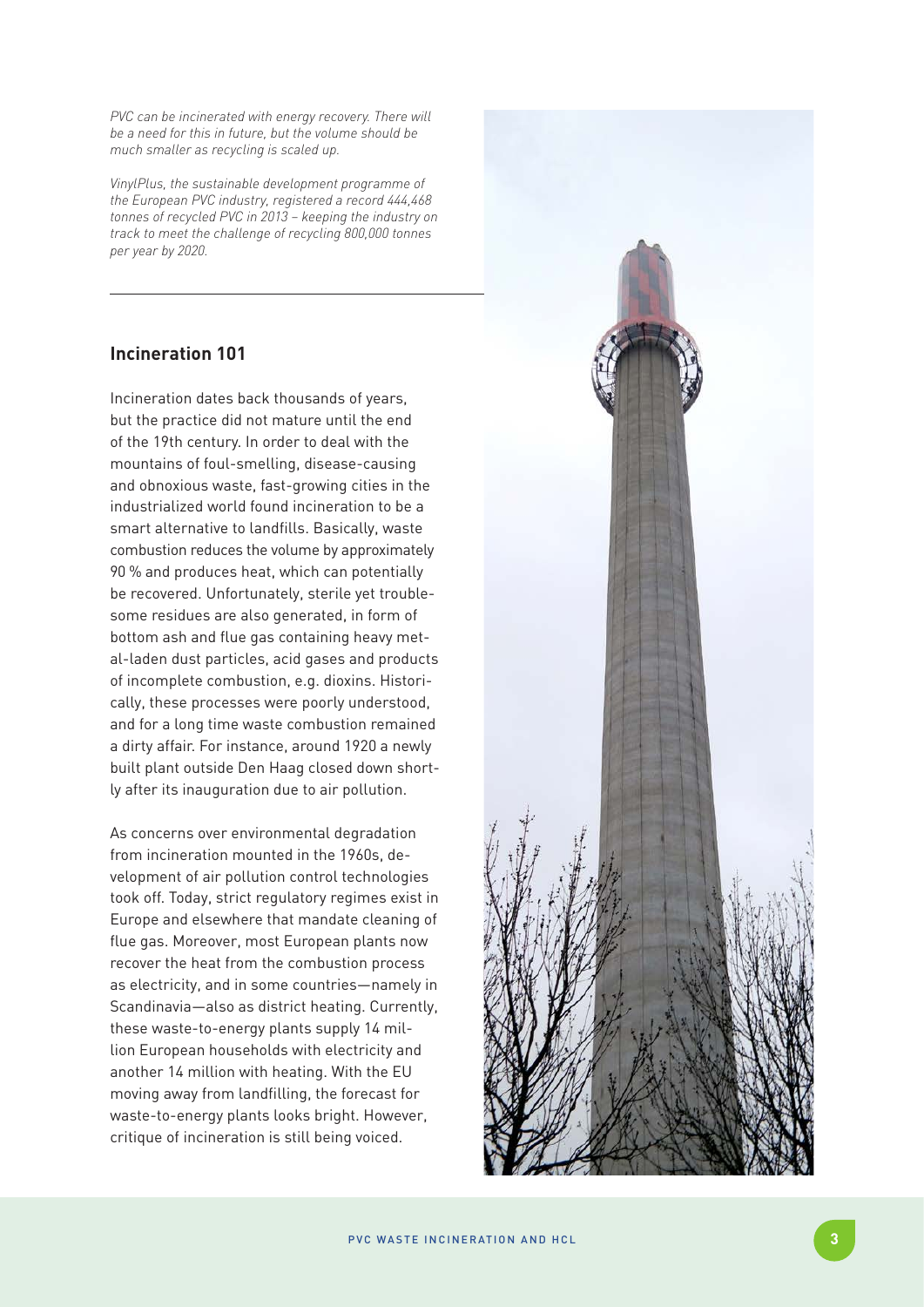### **PVC waste: a cause of controversy**

One of the most controversial subjects is PVC. A versatile, durable, safe and cost-effective material, PVC has been in use for over 50 years and is currently the third most used plastic worldwide. Its applications are endless: from medical devices such as tubing and blood bags over food packaging to auto parts and construction materials like piping and windows. While the European PVC industry has enacted considerable measures to increase recycling, the material still must be disposed of eventually. Some kinds of waste are also unsuitable for recycling because it would consume more resources in separation and cleaning than are saved. For these as well as the reasons mentioned in the introduction, incineration of PVC waste is preferable over landfilling. However, incineration of PVC waste has been under scrutiny for decades. A key aspect is dioxins, which is beyond the scope of this article but covered elsewhere by VinylPlus. Another is hydrogen chloride, or HCl. Unlike other plastics, PVC is mainly derived from common salt (57 %). (The remaining 43 % comes from oil or gas). On one hand, this makes the material less dependent on fossil fuels than other plastics. But on the other, the high chlorine content has raised concerns. When incinerated, chlorine is converted into HCl. Since HCl is an acid gas, incineration of PVC waste have for decades been blamed for contributing to acid rain. Likewise, PVC has been linked to excessive investment costs in air pollution control devices as well as corrosion of the boilers that recover energy. The following statement from NGO Healthcare Without Harm sums up the anti-PVC position succinctly: *"Burning PVC … produces hydrochloric acid, or HCl. In addition to being a dioxin precursor, and a contributor to acid rain, HCl wreaks havoc on the pollution control equipment and the incinerator itself, where it can 'eat' the chrome plating off the machinery."*<sup>1</sup>

Clearly, the critique has some justification. But as the next part hopefully will show, a lopsided stance toward PVC waste incineration is not grounded in facts.

## **Residues: incineration's unpleasant companion**

As mentioned earlier, incineration produces bottom ash and flue gas. The first makes up about 90 % of the waste output, most of which can and be reused with little treatment as a civil works material. Some countries display quite impressive figures: in the Netherlands and Denmark the percentage of reused bottom ash hovers at 90 %. Residues from flue gas cleaning are more problematic. These consist of heavy metal-laden fly ash and acid gases, mainly in form of HCl and  $\mathsf{SO}_2$ . In order to meet severe emission standards, all EU incineration facilities must have at least one flue gas cleaning system installed to collect the fly ash and neutralise the acid gases. Though they come in a variety of configurations, overall two different types of cleaning systems exist: wet or semi-dry/dry. In the EU, residues are classified as hazardous. The lion's share end up in depleted salt mines, as they are considered safe sites for long-term waste disposal. So is the Norwegian island Langøya in the beautiful Oslo Fjord, where some lucky residues, particularly from Denmark, are sailed to.

## *The role of PVC*

Municipal solid waste composition varies greatly across the EU. Generally speaking, it includes refuse collected by municipal authorities from a wide range of sources, e.g. households, public institutions and businesses. Currently, about a quarter of the waste is incinerated, while the rest is either landfilled, or recycled or composted. Of the total waste incinerated, PVC's contribution is a mere 0.7 % on average. Because of the plastic's high chlorine content, about half of the chlorine in the waste can be attributed to PVC. The other major source is putrescibles—

<sup>1</sup> Patton, "The Campaign for Environmentally Responsible Health Care" http://www.chem.unep.ch/pops/POPs\_Inc/proceedings/slovenia/patton.html.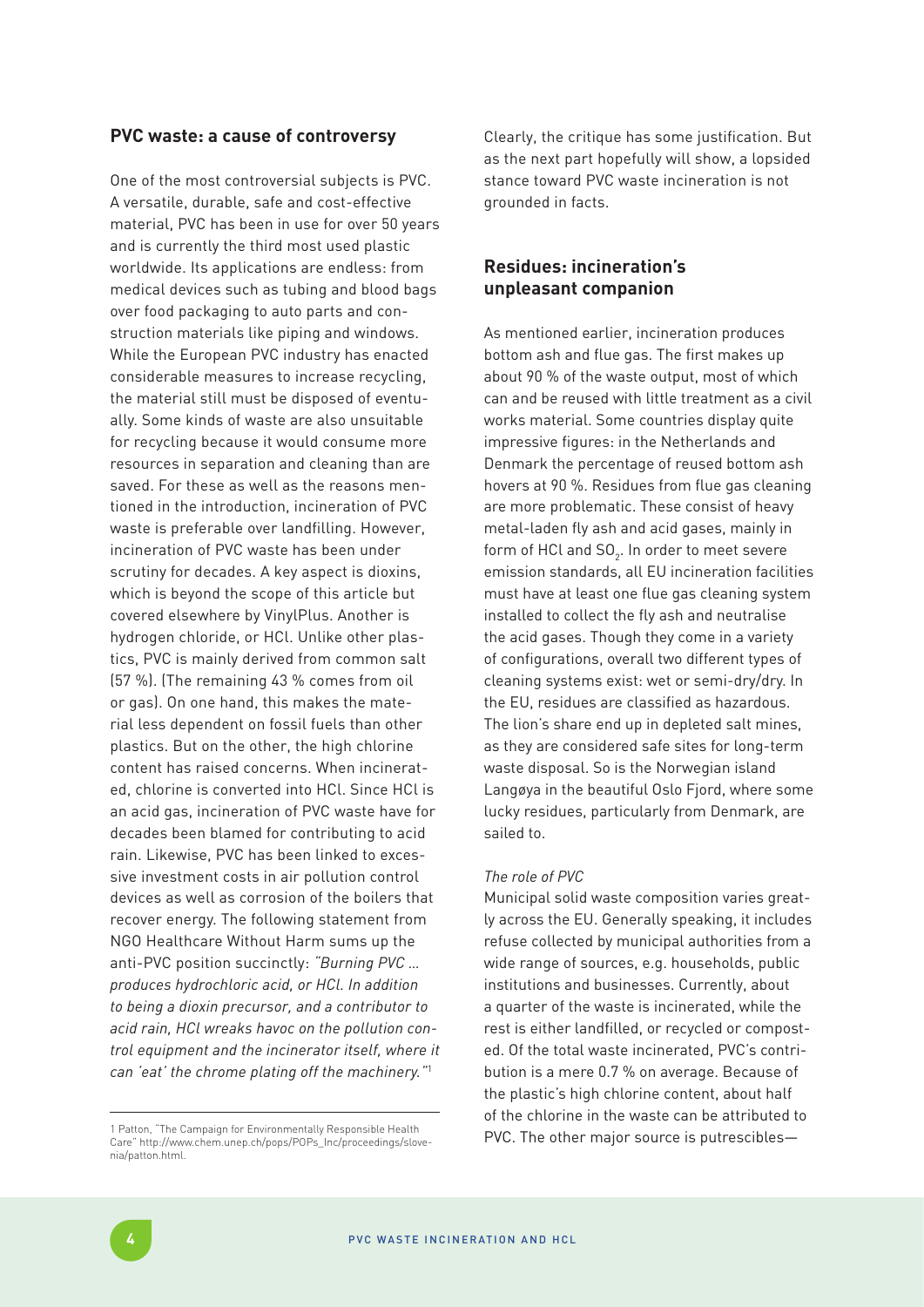

*Air pollution control residues in big bags from an incineration plant in Denmark awaiting disposal. These neutralisation residues are normally disposed of in German saltmines. Promising new technologies will in future limit the residues to be disposed of.*

popularly speaking salt- containing food—and to a minor extent paper, textiles and other types of trash. Of the total residues produced in European municipal waste incinerators, PVC accounts for less than 1.5 %. With regard to bottom ash, PVC's contribution is negligible. In fact, the presence of PVC in the waste stream is beneficial, as the chlorine contributes to reduce the heavy metal content in the bottom ash. HCl helps to volatilize the metals, which are transported to the fly ash instead. Environmentally, this is the best solution, since the problematic metals become concentrated at minimal volume.

The heart of the matter is flue gas cleaning residues, of which PVC accounts for approximately 10 %. However, the story is not as simple as it appears. As mentioned earlier, fly ash contains heavy metals, which may cause leaching problems and are harmful to the environment. Today, PVC's contribution to heavy metals in

the fly ash is marginal. This was not always the case. Traditionally, heavy metals such as cadmium and lead were used as stabilizers in PVC. In 1993 for instance, the plastic contributed to 11 % of the cadmium load and 1 % of the lead load in the waste. Yet in 2000, the European PVC industry set up the Voluntary Commitment, also known as Vinyl 2010. Here it was agreed upon to phase out cadmium by 2001. Under the renewed commitment VinylPlus, in force from 2010, lead is to be phased out by the end of 2015. Indeed, the industry is shifting from heavy metal-based stabilizers to non-hazardous substances.

Neutralisation of HCl is the main issue, but again cautiousness must be applied before drawing conclusions. First of all, the flue gas cleaning system in place largely determines how much residue is generated—and also how much can be attributed to PVC. The wet process is both the most effective and least harmful to the environment. Here the HCl is scrubbed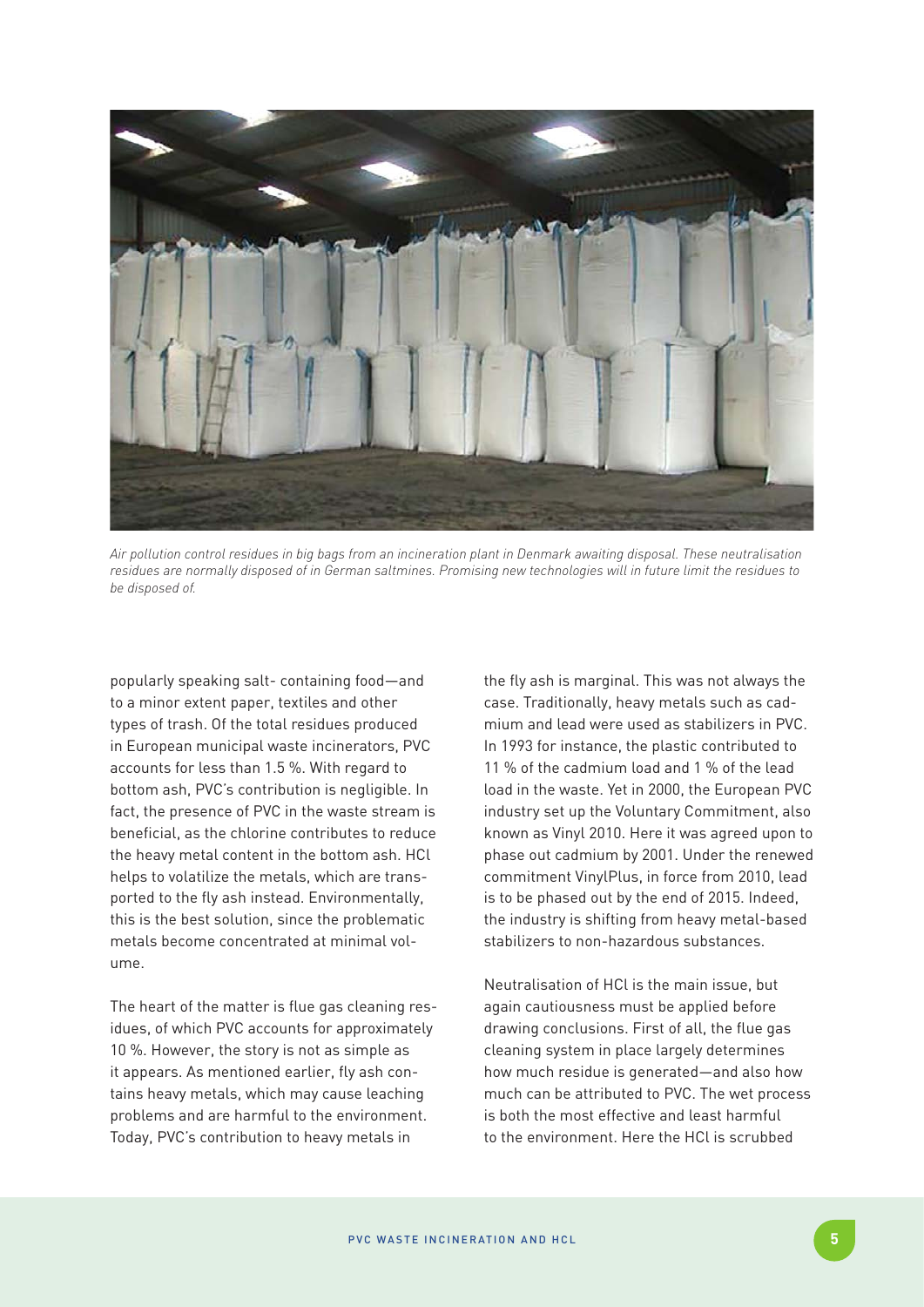|                  | Increase in flue gas cleaning residue due to PVC waste (weight %) |
|------------------|-------------------------------------------------------------------|
| Wet process      | $+5\%$                                                            |
| Semi-dry process | $+19%$                                                            |
| Dry process      | $+20%$                                                            |

Table 1. Source: Hjelmar 2002

with an alkaline solution, which is subsequently washed and released as ecologically harmless wastewater. The semi-dry and dry systems produce significantly more residue material, as seen in table 1. Fortunately, the wet process is the most widely used air pollution control system in Europe. Thus, PVC waste is an issue when incinerated. But as such the real culprit is the chlorine, not PVC. Studies have shown that removing PVC from the waste stream does not eliminate the need for neutralisation of HCl. In other words, as long as the salt-containing foods we throw out end up being incinerated, HCl will continue to be an issue.

#### *Sulphur dioxide—a much larger problem*

Perhaps more attention should be directed toward SO $_{\textrm{\tiny{2}}}$ , which is a much larger problem than HCl. And here PVC bears no responsibility.  $SO_2$ , or sulphur dioxide, is an acid gas formed when sulphur-containing waste such as putrescibles, paper, rubber and plasterboard is incinerated. Especially in regard to acid rain, SO $_{\rm 2}$  has a worse track record than HCl. Since the debate over acidification of the environment raged in the 1960s, 1970s and 1980s, sulphur emissions have been cut dramatically in Europe, in practice eliminating the problem. Flue gas cleaning in waste incineration plays a central role. But on the flipside, SO2 is harder to neutralize than HCl and therefore generates excessive amounts of residue.

#### *New technologies*

Moreover, promising new technologies are changing how residues are treated. The traditional neutralisation method was based on the use of hydrated lime, which required disposal at hazardous waste sites. Yet an increasing number of incinerators, especially in Germany, now recover the chlorine as commercial grade HCl to be used for a wide range of purposes. Worth mentioning are also the Neutrec, Solvair and Halosep projects. In the Neutrec process, sodium bicarbonate acts to neutralize the acid gases, which are subsequently converted into recoverable salts. The only solid residue is insoluble phase. Taking this a step further, the Solvair process recovers the insoluble phase to make sodium carbonate, a raw material in glass production. The purpose of the Halosep project is to recover the HCl and limit the residues to be disposed of. While Halosep is still in its pilot phase, the results so far are promising.

## **Costly and complicated corrosion**

Another central element in the discussion over PVC waste relates to corrosion. In waste-to-energy plants, corrosion of the steam-producing boilers is a persistent concern. A very costly affair, corrosion is also highly complicated and not fully understood. Though there is wide agreement that HCl has a stimulating effect. Again, the problem is the chlorine, which would exist in the waste even if German chemist Fritz Klatte had not patented PVC a hundred years ago. However, the exact influence of chlorine is unknown. Studies show that burning wood with a chlorine content a hundred times lower than typical waste results in the same corrosion found in municipal solid waste incinerators.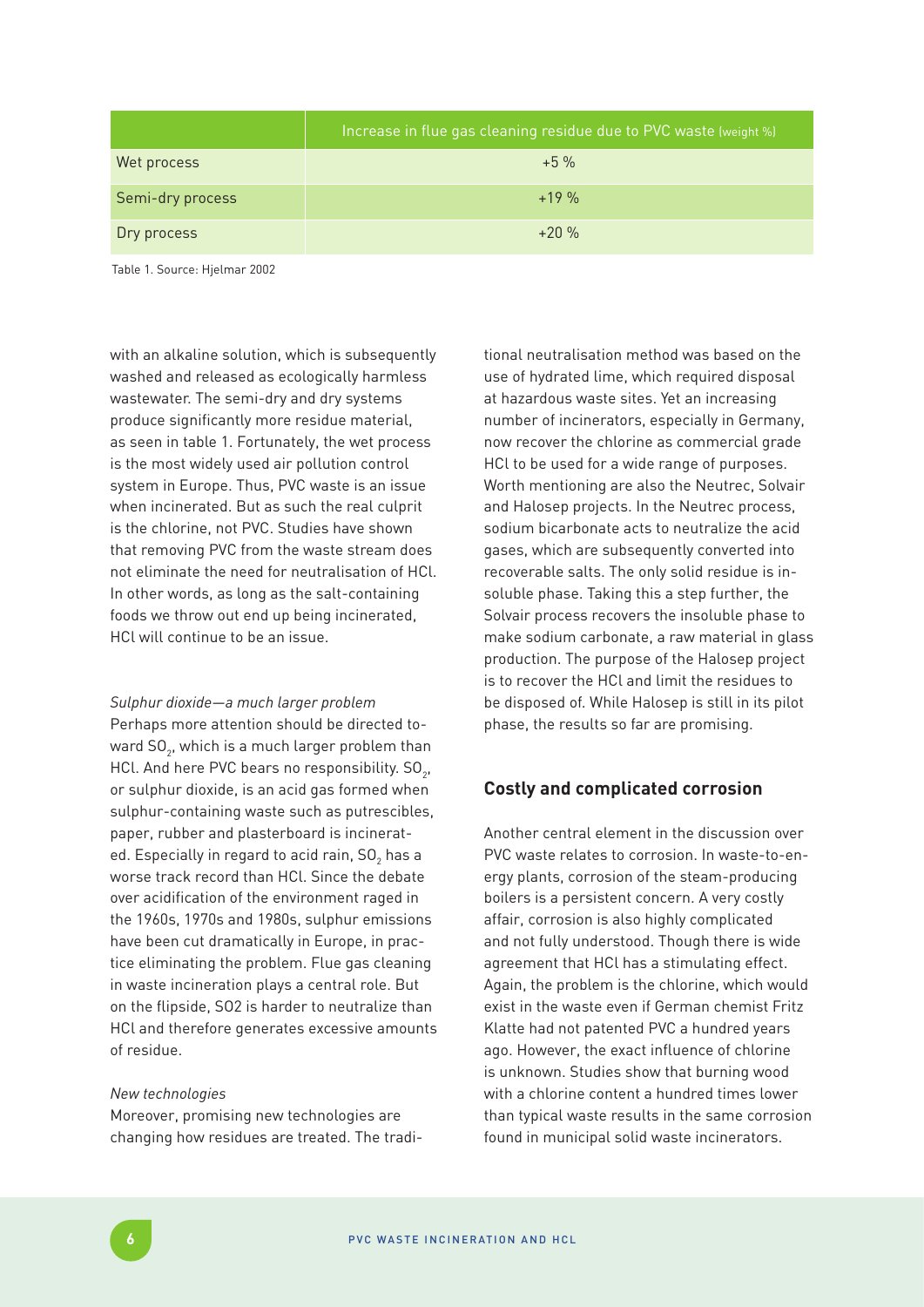

*Table salt is chlorine-rich and converted to HCl when combusted. But unlike PVC, salt is not considered a problem in municipal waste incineration*

Also in play are a host of other parameters including sulphur, temperature, water content of the flue gas and boiler surface material. Thus, the verdict on PVC and corrosion is still up in the air.

# **The bigger picture**

Taken all this into account, the question is whether it makes sense to avoid incineration of PVC waste, as some has suggested. For others, the only solution is to ban PVC products altogether. Common sense should guide the discussion, and this is not always the case. Consider the following: if the main problem seems to be chlorine, why is chlorine-rich table salt not prohibited? Limiting the intake would also benefit public health as well as the bloating budgets of the European health care systems. Such a statement is bogus but nevertheless falls in line with much of the PVC-bashing. The pros and cons should be weighed before deciding whether PVC should be kept out of incinerators. Yes, PVC waste does produce HCl when combusted. However, modern municipal waste incinerators, which also generate power for millions of European households, are equipped

with air pollution control systems to neutralize the acid gas. Not least because of such efforts, acid rain is no longer a real concern in Europe. Yes, PVC waste does contribute to the amount of residue to be disposed of. Yet the most common flue gas cleaning systems in Europe—the wet also generate the smallest amount of residue. Here, PVC waste accounts for approximately 5 %, which is washed out and released as ecologically harmless wastewater. Also, new technologies can recover the HCl and help reduce the residues to be disposed of. Besides, even if no PVC waste reached the incinerator, the flue gas would still need treatment—not least because of the  $\mathsf{SO}_2$ . And in regard to corrosion, PVC's impact can be kept under control by appropriate operation.

Incineration of PVC waste is thus not unproblematic, which the European PVC industry is well aware of. For this reason, VinylPlus has set ambitious goals to increase recycling: by 2020, 800,000 tonnes should be recycled per year. Clocking in at 444,468 tons for 2013, the industry is more than halfway only three years into the program. As the EU waste hierarchy signifies, this is the way to go.